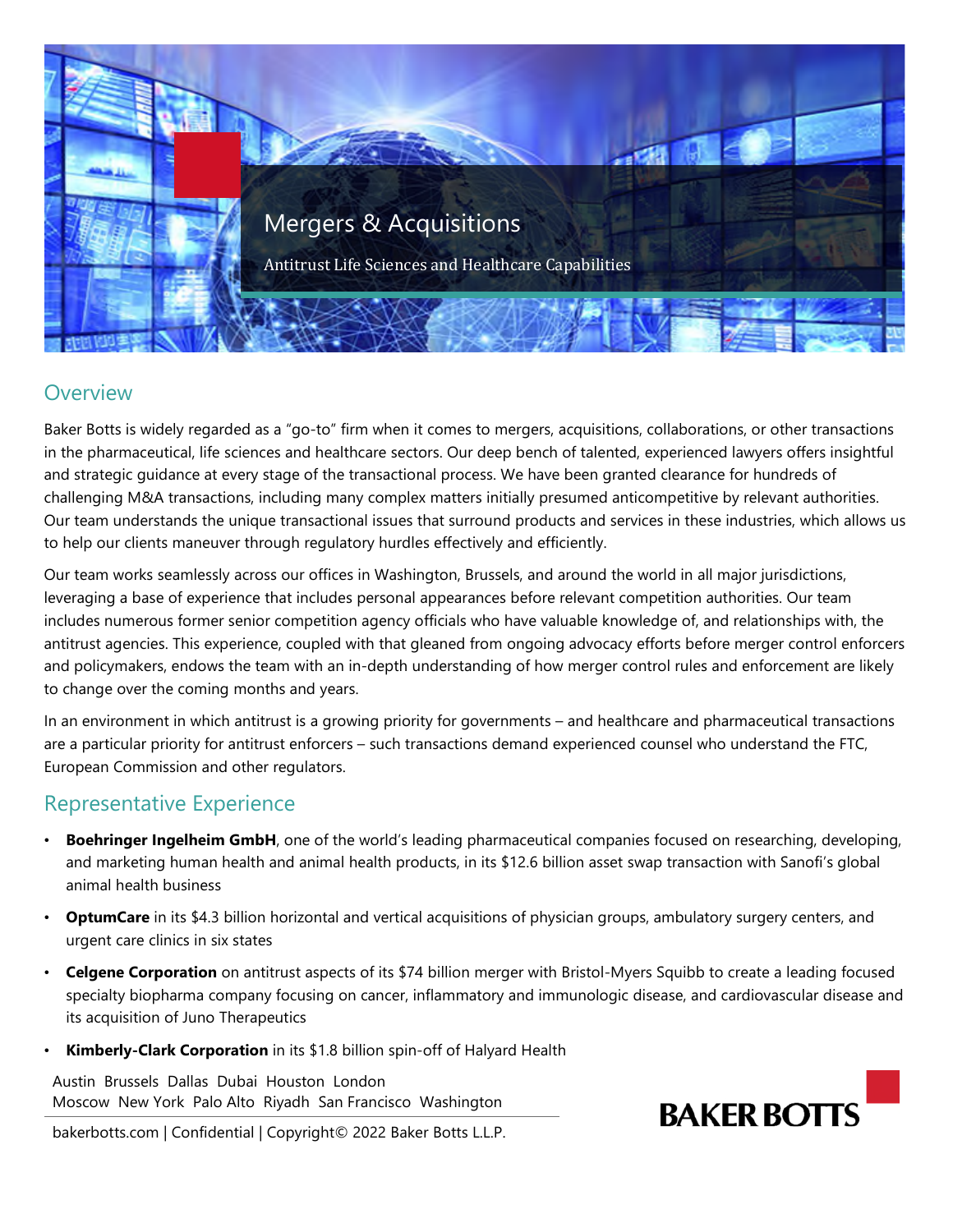- **Merck & Co**. in various transactions, including its acquisition of rights to Ridgeback Pharmaceutical's COVID-19 anti-viral medicine assets, its \$2.7 billion acquisition of leading cancer drug developer ArQule, and its \$2.2 billion acquisition of biopharmaceutical company Peloton Therapeutics
- **Novartis** in its billion-dollar sale of its generic oral solids and dermatology business to Aurobindo, Inc., and in a number of other potential acquisitions, collaborations, and license agreements
- Leading pet medication and wellness company, **PetIQ**, on its acquisition of Perrigo Animal Health and its \$95 million acquisition of Capstar from Elanco Animal Health
- **OptumRx** in the FTC investigations of its \$12 billion acquisition of PBM Catamaran and its acquisition of specialty workers' compensation PBM Helios, as well as a number of other acquisitions of specialty, online, and institutional pharmacies
- **RWJBarnabas Health** in its acquisition of the Saint Peter's Health Care System and its acquisition of Trinitas acute care facility

## Key Contacts

To learn more about our experience in Litigation, please contact one of the lawyers below.



**Mark J. Botti**  Partner T: +1.202.639.1116 mark.botti@bakerbotts.com



**Paul Lugard**  Partner T: +32.2.891.7320 paul.lugard@bakerbotts.com



**Jeffrey S. Oliver**  Partner T: +1.202.639.7784 jeffrey.oliver@bakerbotts.com